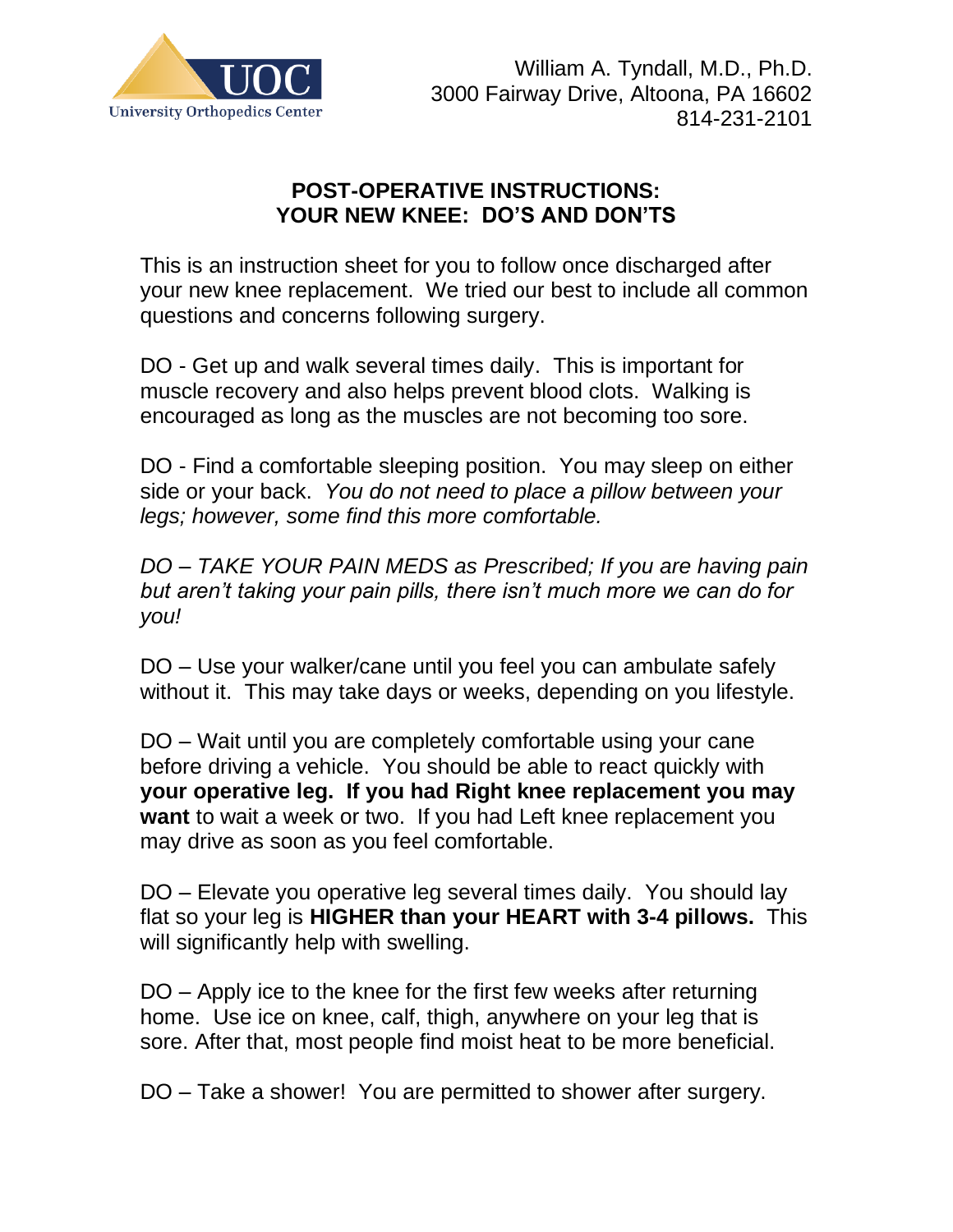

Use only mild soap and water when cleaning your incisions. Silverlon dressing is usually removed after 7 days, it is waterproof. If you have a PICO dressing, please follow instruction sheet that was given to you in hospital.

DO – Participate in physical therapy. This can be done as an outpatient, or at home with home health services. Some people require a short inpatient stay at a rehab facility. During your hospital stay, a care manager will help determine which option is best for you. We usually recommend going to therapy 3 times per week for 3-6 weeks. Some people do require additional therapy depending on their individual needs.

DO – Continue your home exercises!! Make this a part of your daily routine.

DO – Take an antibiotic before any surgical or invasive procedure (*mostly dental, bowel or bladder procedures*). If you have a procedure scheduled and are not sure if antibiotics are needed, always double check. **Dental cleaning is the most important.**

DO – Expect some bruising and swelling for the first few weeks. This is where heat and elevation are most important. In some cases, bruising may go all the way to your toes. *Don't be alarmed, gravity will take it to the most dependent position.*

DO – Watch for signs of infection near your incision. These include redness, increased swelling or pain, drainage or temperature greater than 101\*F. If any of these occur, please call the office. You will also notice steri-strips covering your incision; these will fall off after a few days.

DO – Follow up with the Physician Assistant, Heidi Murphy. This appointment is usually 2 weeks after surgery, and then at 4 weeks, your appointment will be with Dr. Tyndall. Make a list of questions and concerns.

DO – READ this AGAIN!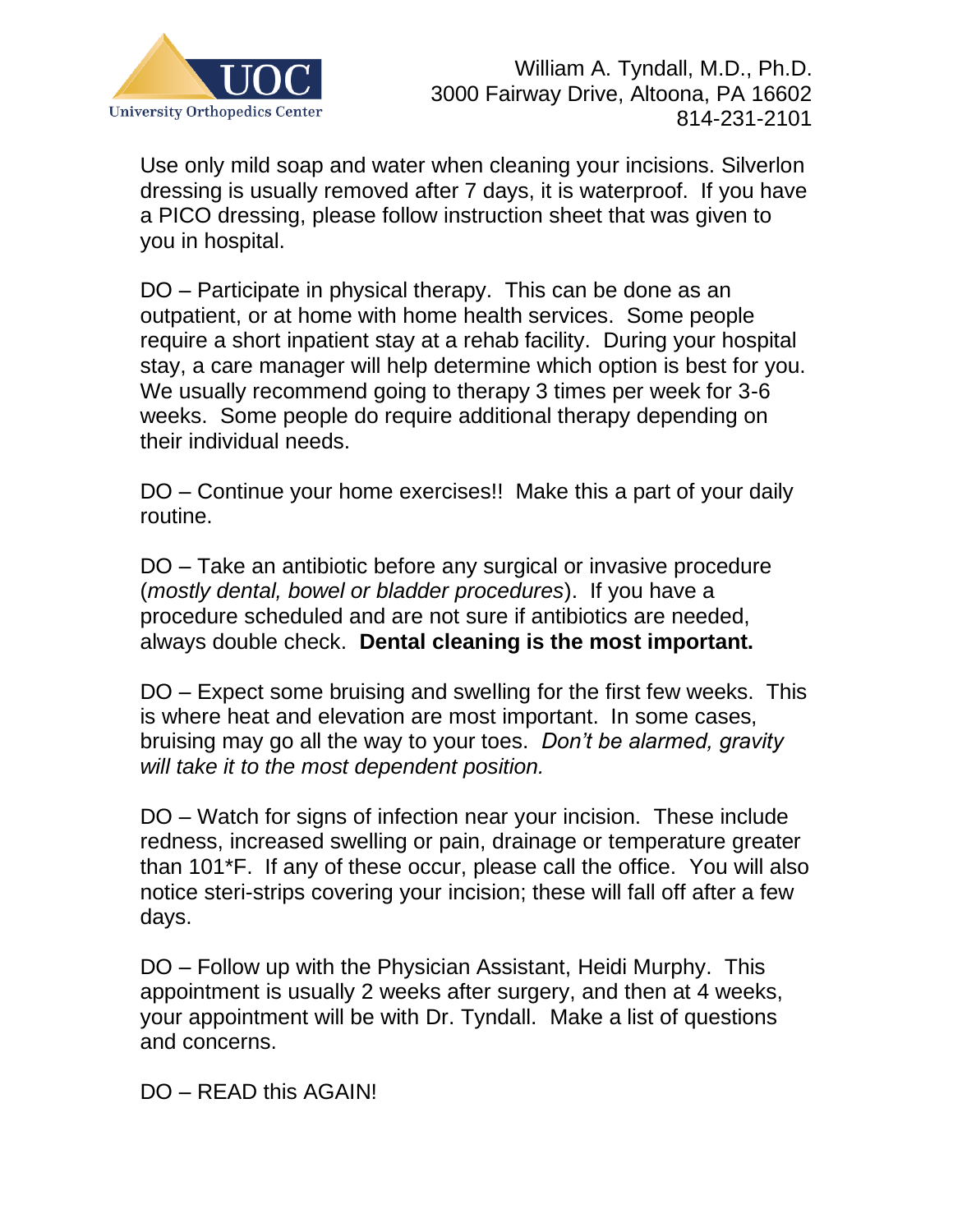

DON'T – Take a tub bath until your follow up appointment. Baths will increase your risk for infection, until your incision is fully healed.

DON'T – Be alarmed if you have pain in your upper thigh area. This is most likely from the tourniquet we use during surgery.

DON'T – Be afraid to take pain medications. Pain management is a very important part of your recovery. Initially, take pain medicines as prescribed by Dr. Tyndall. In time you will need less medication to be comfortable.

DON'T – Wait until you are out of medication to request a refill. Be sure to allow at least 24 hours for a new prescription. The new DEA law does not allow for us to call in narcotics of any type anymore. You will have to come to our office for a live prescription. You will not be able to get narcotic pills over the weekend. It is a good idea to check with the pharmacy before picking up your medication.

DON'T – Get discouraged if you are not getting better "fast enough". You will continue to see improvements for up to a year!!

Dr. Tyndall can be reached at 814-574-1855. The office can be reached at 814-949-4050. If you are experiencing an emergency go to the ER or call 911. You can also reach Tara McCaulley, our Joint Coordinator, at 814-934-2001.

We realize each patient is unique and has his/her own needs. It is our hope that this information is helpful to you and your family following your knee replacement surgery. If you have any questions, please call University Orthopedics Center at (814) 231-2101 or (800) 505-2101.